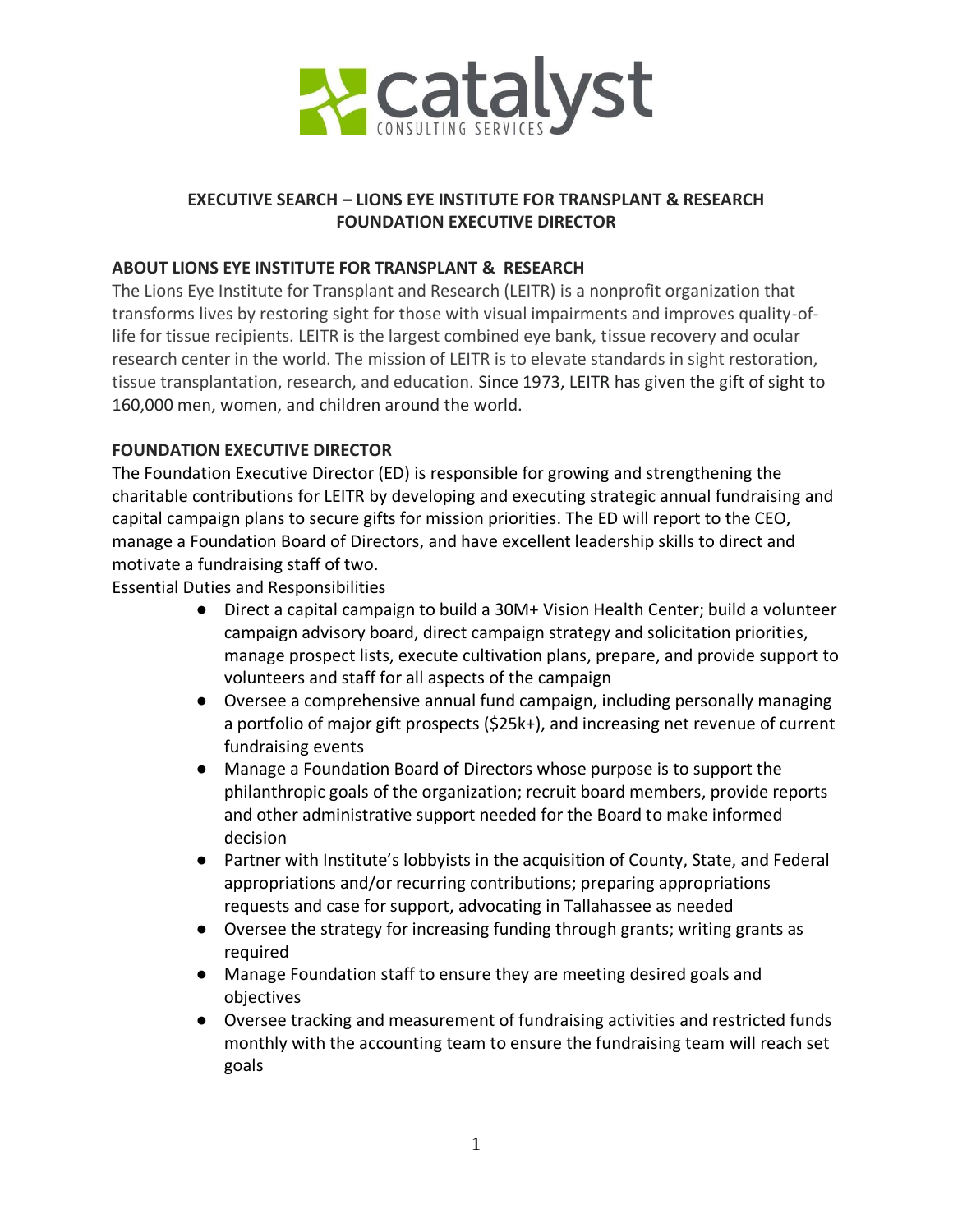

- Serve in a leadership role in the organization, reinforcing a culture of philanthropy through participation in State of the Company addresses and develop forms of internal communication
- Serve as an ambassador to the local community, including public speaking opportunities as they arise

**POSITIONS SUPERVISED:** Foundation Manager and Foundation Specialist **QUALIFICATIONS**

- Bachelor's degree and Certified Fundraising Executive (CFRE)
- Experience in healthcare or higher education preferred
- Demonstrated experience in overseeing and completing \$4 \$ 5 million capital campaigns
- Demonstrated fundraising success in a complex organization, 5-7 years of progressive experience in development, and 3-5 years of direct management experience

### **KNOWLEDGE, SKILLS, & ABILITIES**

- Exceptional organizational, project management and management skills
- Outstanding communication skills; presentation, verbal, and written
- Exhibit diplomacy and tact
- Self-directed problem solver
- Ability to develop and maintain relationships across all levels of the organization
- Ability to collaborate and share information across teams
- Ability to work a flexible schedule including nights and weekends as needed
- Maintain relevant business intelligence to achieve goals and objectives
- Possess strong Microsoft Office Suite proficiency and experience with fundraising software

#### **WORK ENVIRONMENT**

The work environment described here is representative of those employee encounters while performing the essential functions of the job. While performing the duties of the job, the employee is exposed to an office like-environment. The noise level is typically low. Open discussions about donor health and circumstances of death occur throughout the day. Equipment required for this position include but are not limited to, standard office space and equipment, standard PC equipment and printers and telephone.

#### **PHYSICAL DEMANDS**